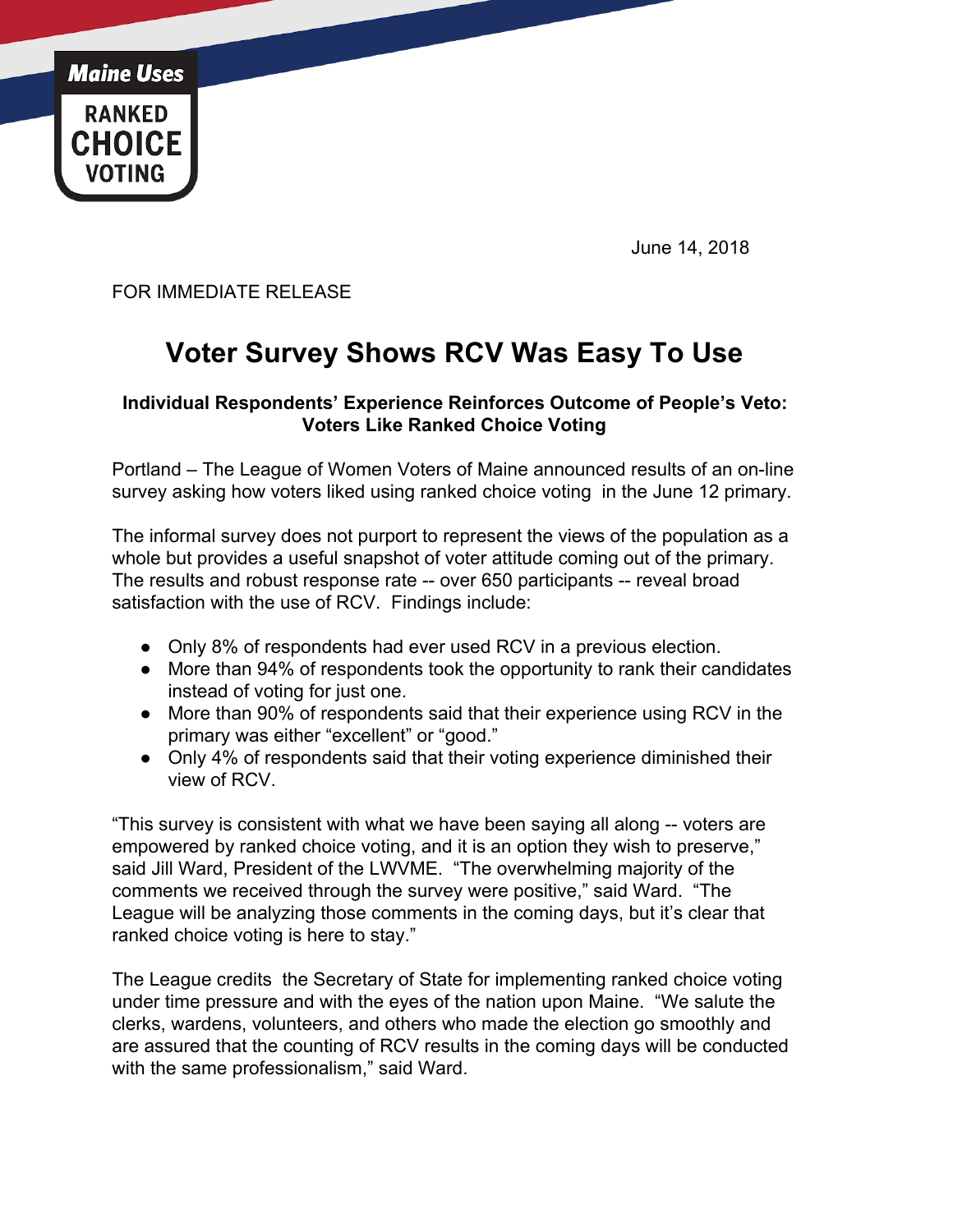For the last six months the League of Women Voters of Maine Education Fund has been conducting a public education project, "Maine Uses Ranked Choice Voting," for the purpose of educating voters and others involved in the June election. Learn more about RCV at *Maine Uses RCV*'s website: [www.mainerankedchoice.vote.](http://www.mainerankedchoice.vote/) Please also visit [www.LWVME.org](http://www.lwvme.org/) and [www.mainecleanelections.org](http://www.mainecleanelections.org/) for information about the organizations behind this project.

More information on the survey is below.

Contact: John Brautigam 207-671-6700

###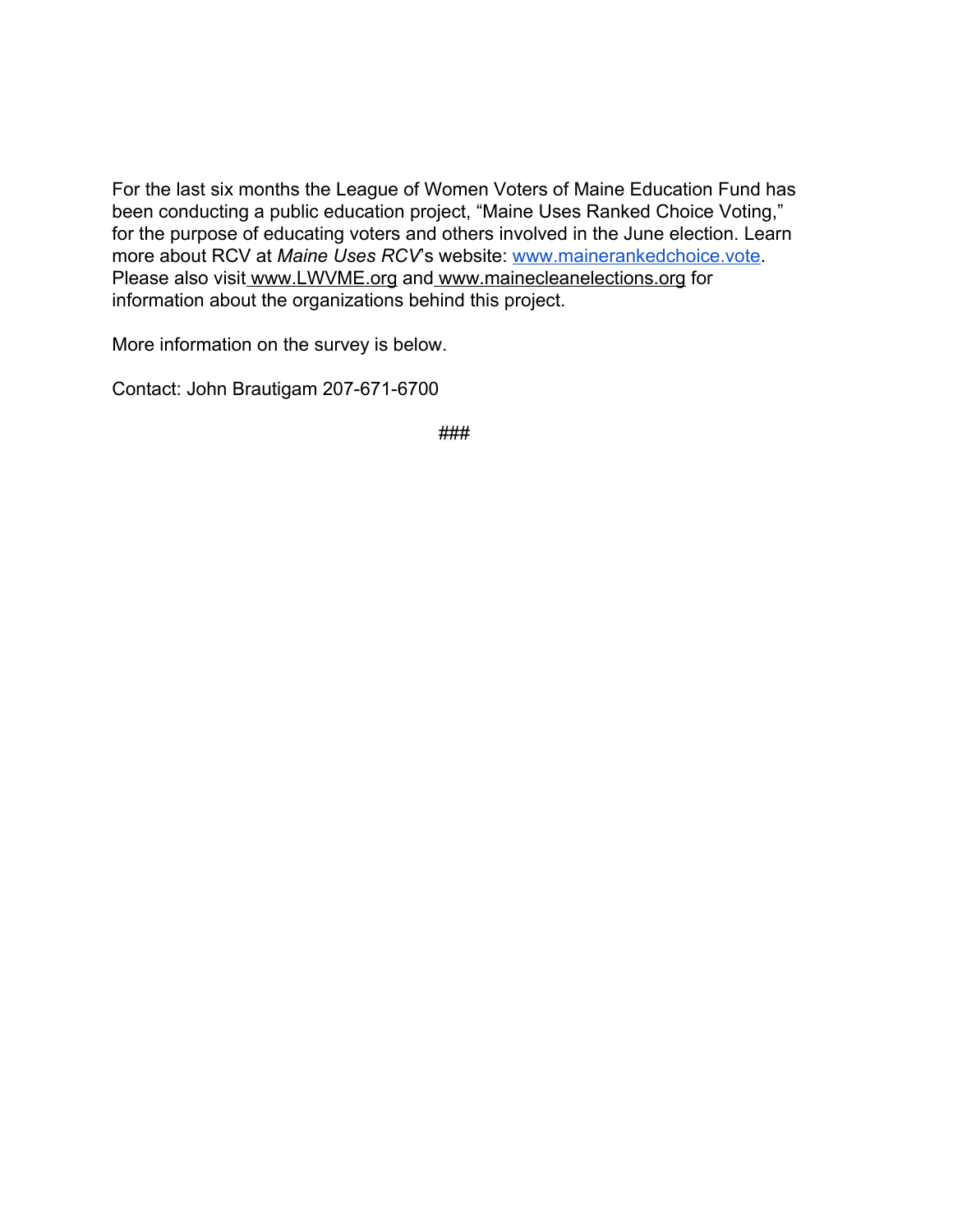



Yes